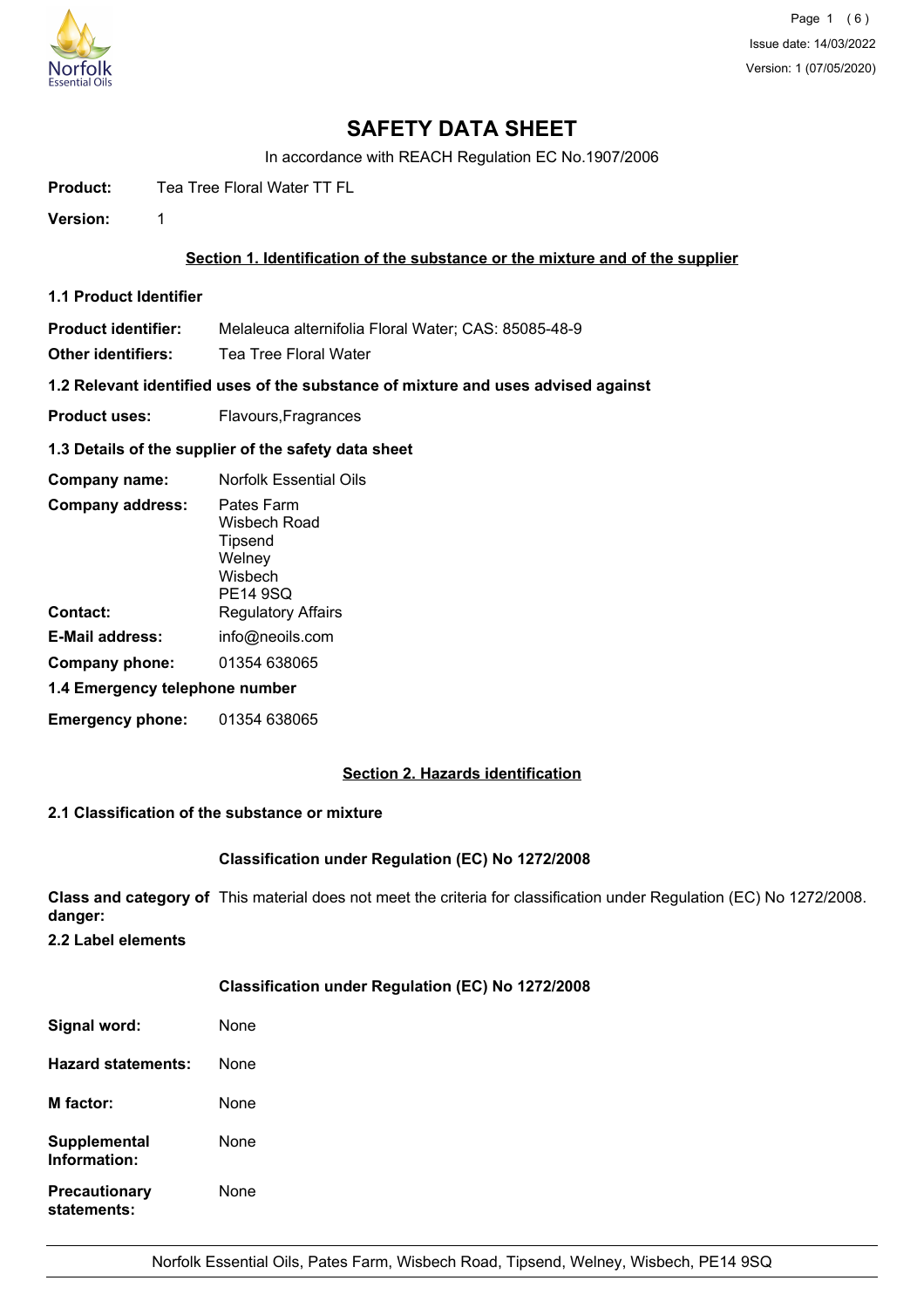

Page 2 (6) Issue date: 14/03/2022 Version: 1 (07/05/2020)

## **SAFETY DATA SHEET**

In accordance with REACH Regulation EC No.1907/2006

| <b>Product:</b>   | Tea Tree Floral Water TT FL |
|-------------------|-----------------------------|
| <b>Version:</b>   | 1.                          |
| Pictograms:       | None                        |
| 2.3 Other hazards |                             |

**Other hazards:** None

## **Section 3. Composition / information on ingredients**

**3.1 Substances**

**Product identifier:** Melaleuca alternifolia Floral Water; CAS: 85085-48-9

#### **Section 4. First-aid measures**

#### **4.1 Description of first aid measures**

| Inhalation:           | Remove from exposure site to fresh air, keep at rest, and obtain medical attention.                            |  |
|-----------------------|----------------------------------------------------------------------------------------------------------------|--|
| Eye exposure:         | Flush immediately with water for at least 15 minutes. Contact physician if symptoms persist.                   |  |
| <b>Skin exposure:</b> | Remove contaminated clothes. Wash thoroughly with soap and water. Contact physician if<br>irritation persists. |  |
| Ingestion:            | Rinse mouth with water and obtain medical attention.                                                           |  |

#### **4.2 Most important symptoms and effects, both acute and delayed**

None expected, see Section 4.1 for further information.

## **4.3 Indication of any immediate medical attention and special treatment needed**

None expected, see Section 4.1 for further information.

## **SECTION 5: Firefighting measures**

#### **5.1 Extinguishing media**

Suitable media: Carbon dioxide, Dry chemical, Foam.

## **5.2 Special hazards arising from the substance or mixture**

In case of fire, may be liberated: Carbon monoxide, Unidentified organic compounds.

#### **5.3 Advice for fire fighters:**

In case of insufficient ventilation, wear suitable respiratory equipment.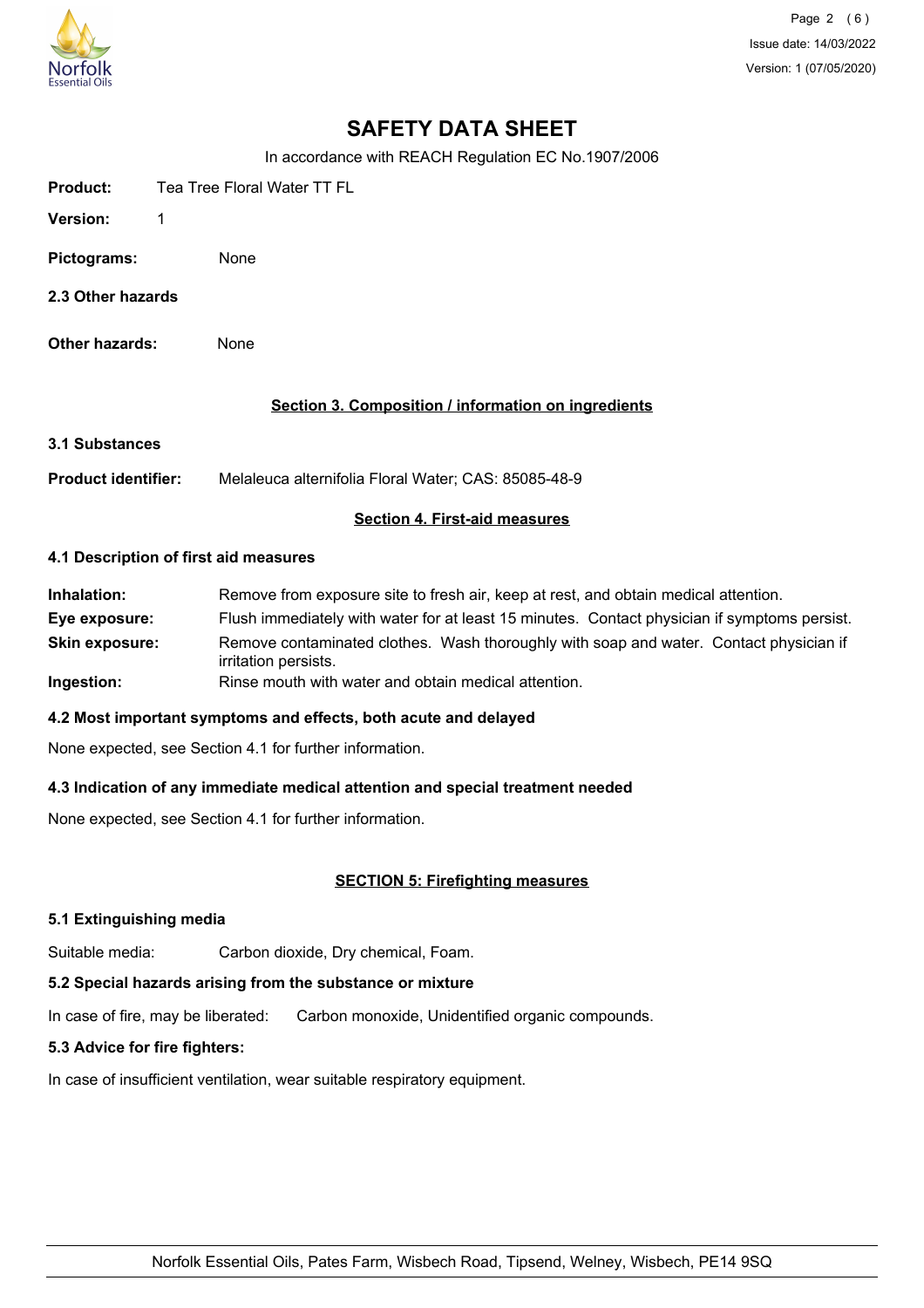

Page 3 (6) Issue date: 14/03/2022 Version: 1 (07/05/2020)

## **SAFETY DATA SHEET**

In accordance with REACH Regulation EC No.1907/2006

**Product:** Tea Tree Floral Water TT FL

**Version:** 1

#### **Section 6. Accidental release measures**

#### **6.1 Personal precautions, protective equipment and emergency procedures:**

Avoid inhalation. Avoid contact with skin and eyes. See protective measures under Section 7 and 8.

#### **6.2 Environmental precautions:**

Keep away from drains, surface and ground water, and soil.

#### **6.3 Methods and material for containment and cleaning up:**

Remove ignition sources. Provide adequate ventilation. Avoid excessive inhalation of vapours. Contain spillage immediately by use of sand or inert powder. Dispose of according to local regulations.

#### **6.4 Reference to other sections:**

Also refer to sections 8 and 13.

## **Section 7. Handling and storage**

#### **7.1 Precautions for safe handling:**

Keep away from heat, sparks, open flames and hot surfaces. - No smoking. Use personal protective equipment as required. Use in accordance with good manufacturing and industrial hygiene practices. Use in areas with adequate ventilation Do not eat, drink or smoke when using this product.

#### **7.2 Conditions for safe storage, including any incompatibilities:**

Store in a well-ventilated place. Keep container tightly closed. Keep cool. Ground/bond container and receiving equipment. Use explosion-proof electrical, ventilating and lighting equipment. Use only non-sparking tools. Take precautionary measures against static discharge.

#### **7.3 Specific end use(s):**

Flavours,Fragrances: Use in accordance with good manufacturing and industrial hygiene practices.

## **Section 8. Exposure controls/personal protection**

#### **8.1 Control parameters**

Workplace exposure limits: Not Applicable

#### **8.2 Exposure Controls**

#### **Eye / Skin Protection**

Wear protective gloves/eye protection/face protection

#### **Respiratory Protection**

Under normal conditions of use and where adequate ventilation is available to prevent build up of excessive vapour, this material should not require special engineering controls. However, in conditions of high or prolonged use, or high temperature or other conditions which increase exposure, the following engineering controls can be used to minimise exposure to personnel: a) Increase ventilation of the area with local exhaust ventilation. b) Personnel can use an approved, appropriately fitted respirator with organic vapour cartridge or canisters and particulate filters. c) Use closed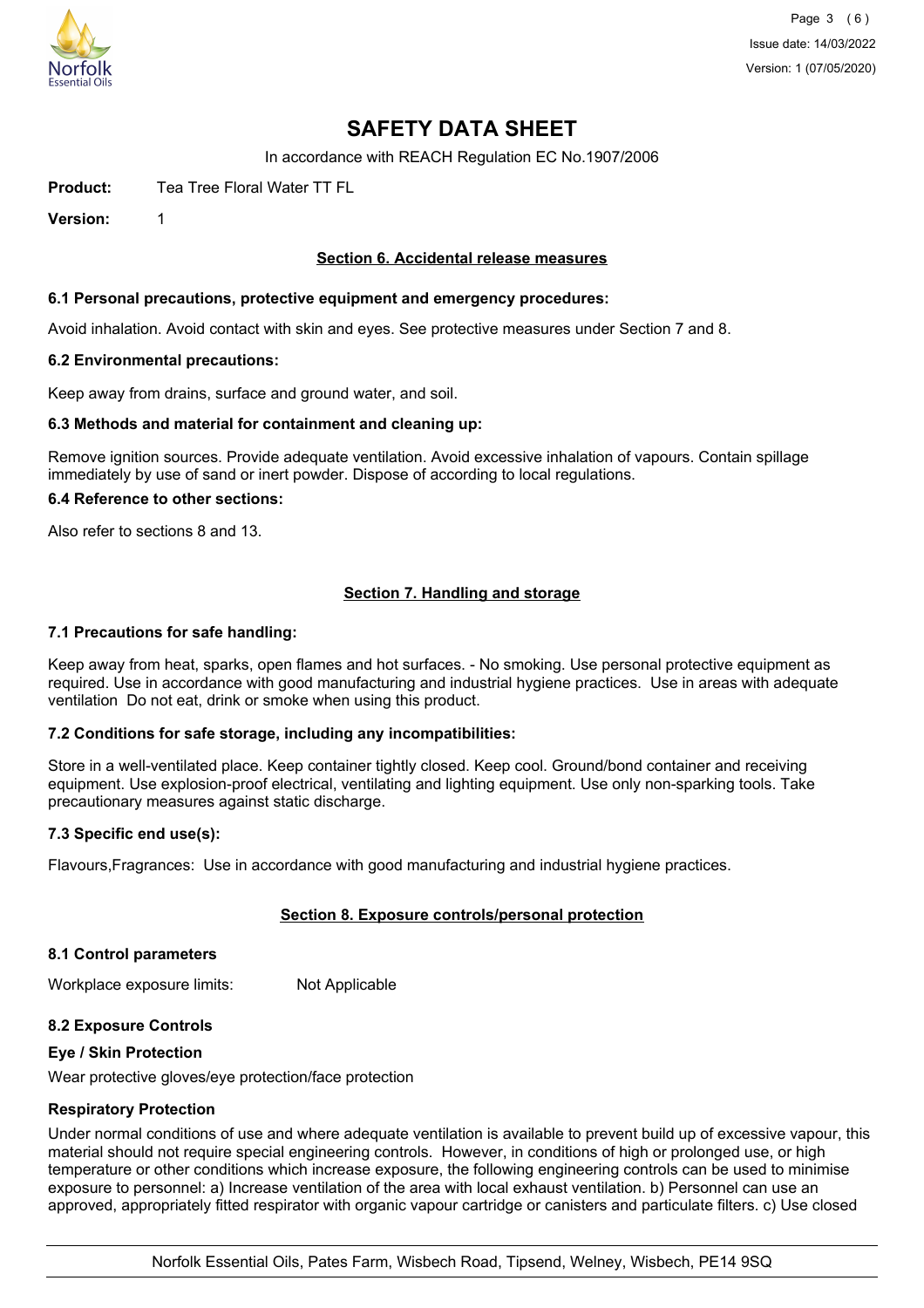

Page 4 (6) Issue date: 14/03/2022 Version: 1 (07/05/2020)

## **SAFETY DATA SHEET**

In accordance with REACH Regulation EC No.1907/2006

**Product:** Tea Tree Floral Water TT FL

**Version:** 1

systems for transferring and processing this material.

Also refer to Sections 2 and 7.

## **Section 9. Physical and chemical properties**

## **9.1 Information on basic physical and chemical properties**

| Appearance:                                   | Not determined                               |
|-----------------------------------------------|----------------------------------------------|
| Odour:                                        | Not determined                               |
| <b>Odour threshold:</b>                       | Not determined                               |
| pH:                                           | Not determined                               |
| Melting point / freezing point:               | Not determined                               |
| Initial boiling point / range:                | Not determined                               |
| Flash point:                                  | $>$ 100 °C                                   |
| <b>Evaporation rate:</b>                      | Not determined                               |
| Flammability (solid, gas):                    | Not determined                               |
| Upper/lower flammability or explosive limits: | Product does not present an explosion hazard |
| Vapour pressure:                              | Not determined                               |
| Vapour density:                               | Not determined                               |
| <b>Relative density:</b>                      | Not determined                               |
| Solubility(ies):                              | Not determined                               |
| Partition coefficient: n-octanol/water:       | Not determined                               |
| Auto-ignition temperature:                    | Not determined                               |
| <b>Decomposition temperature:</b>             | Not determined                               |
| <b>Viscosity:</b>                             | Not determined                               |
| <b>Explosive properties:</b>                  | Not expected                                 |
| <b>Oxidising properties:</b>                  | Not expected                                 |
| 9.2 Other information:                        | None available                               |

#### **Section 10. Stability and reactivity**

#### **10.1 Reactivity:**

Presents no significant reactivity hazard, by itself or in contact with water.

## **10.2 Chemical stability:**

Good stability under normal storage conditions.

## **10.3 Possibility of hazardous reactions:**

Not expected under normal conditions of use.

## **10.4 Conditions to avoid:**

Avoid extreme heat.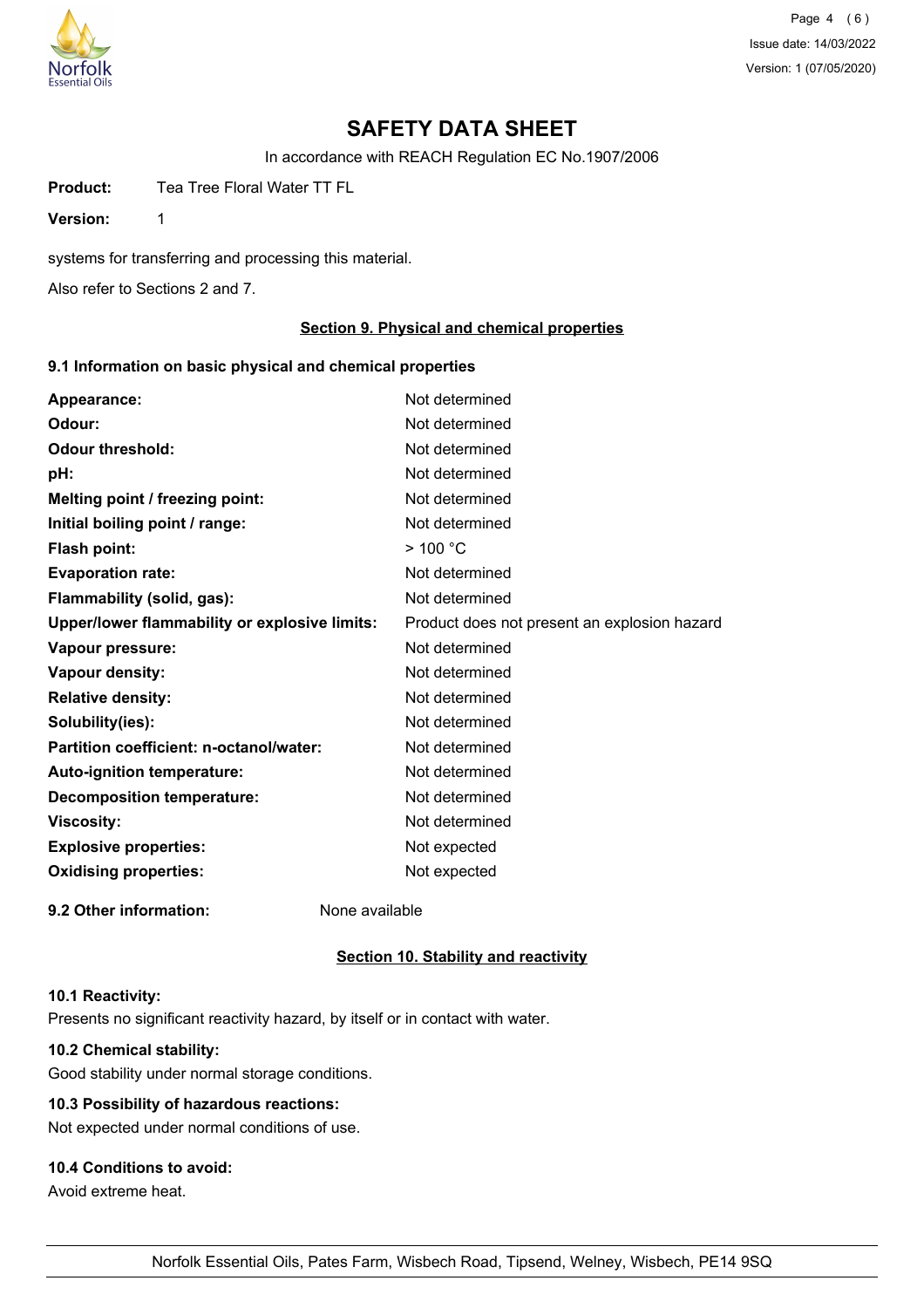

Page 5 (6) Issue date: 14/03/2022 Version: 1 (07/05/2020)

## **SAFETY DATA SHEET**

In accordance with REACH Regulation EC No.1907/2006

**Product:** Tea Tree Floral Water TT FL

**Version:** 1

**10.5 Incompatible materials:**

Avoid contact with strong acids, alkalis or oxidising agents.

## **10.6 Hazardous decomposition products:**

Not expected.

## **Section 11. Toxicological information**

## **11.1 Information on toxicological effects**

This material does not meet the criteria for classification for health hazards under Regulation (EC) No 1272/2008.

| <b>Acute Toxicity:</b>                    | Based on available data the classification criteria are not met. |
|-------------------------------------------|------------------------------------------------------------------|
| <b>Acute Toxicity Oral</b>                | Not Applicable                                                   |
| <b>Acute Toxicity Dermal</b>              | Not Applicable                                                   |
| <b>Acute Toxicity Inhalation</b>          | Not Available                                                    |
| <b>Skin corrosion/irritation:</b>         | Based on available data the classification criteria are not met. |
| Serious eye damage/irritation:            | Based on available data the classification criteria are not met. |
| <b>Respiratory or skin sensitisation:</b> | Based on available data the classification criteria are not met. |
| Germ cell mutagenicity:                   | Based on available data the classification criteria are not met. |
| <b>Carcinogenicity:</b>                   | Based on available data the classification criteria are not met. |
| <b>Reproductive toxicity:</b>             | Based on available data the classification criteria are not met. |
| <b>STOT-single exposure:</b>              | Based on available data the classification criteria are not met. |
| <b>STOT-repeated exposure:</b>            | Based on available data the classification criteria are not met. |
| <b>Aspiration hazard:</b>                 | Based on available data the classification criteria are not met. |

## **Information about hazardous ingredients in the mixture**

Not Applicable

Refer to Sections 2 and 3 for additional information.

## **Section 12. Ecological information**

| 12.1 Toxicity:                      | Not available |
|-------------------------------------|---------------|
| 12.2 Persistence and degradability: | Not available |
| 12.3 Bioaccumulative potential:     | Not available |
| 12.4 Mobility in soil:              | Not available |
|                                     |               |

## **12.5 Results of PBT and vPvB assessment:**

This substance does not meet the PBT/vPvB criteria of REACH, annex XIII.

**12.6 Other adverse effects:** Not available

## **Section 13. Disposal considerations**

**13.1 Waste treatment methods:**